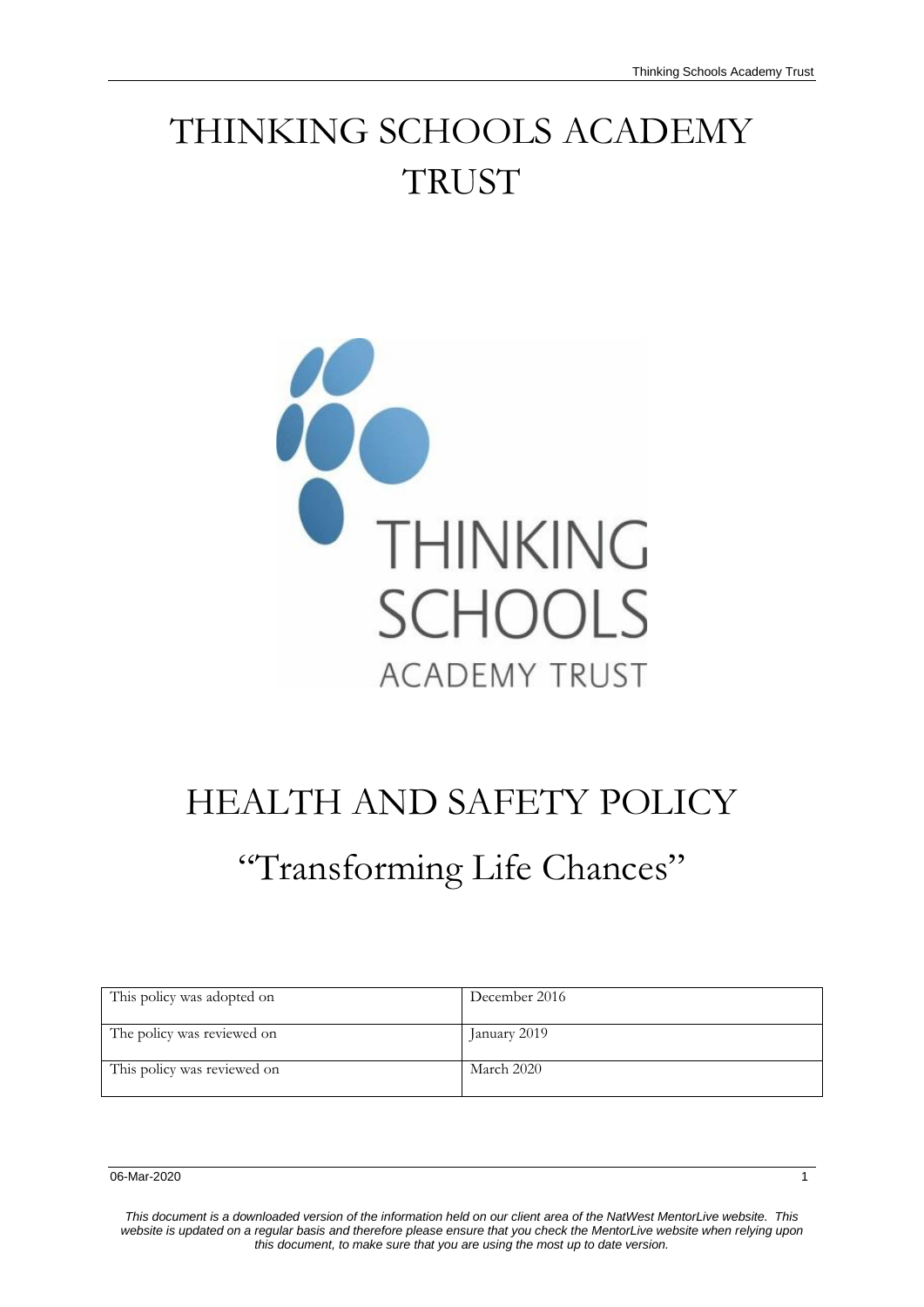### **HEALTH AND SAFETY POLICY STATEMENT**

Thinking Schools Academy Trust aims to ensure, so far as is reasonably practicable, the health, safety and welfare of our pupils, employees while they are at work and of others, who may be affected by our undertakings. This general policy statement provides a commitment and intent to comply with the Health and Safety at Work etc. Act 1974.

To ensure the principles of health and safety are clearly understood throughout the Trust, we will be committed to:

- complying with relevant health and safety laws and regulations, voluntary programmes, collective agreements on health and safety and other requirements to which the Trust subscribes;
- setting and monitoring of health and safety objectives for the Trust;
- effective communication of and consultation on health and safety matters throughout the Trust;
- assessing the risks to the safety and health of our pupils, employees and others who may be affected by our activities and implementing controls to minimise those risks;
- preventing work-related injuries, ill health, disease and incidents;
- providing and maintaining safe plant and equipment and implementing safe systems of work;
- the safe use, handling, storage and transport of articles and substances;
- providing and maintaining a safe working environment with safe access, egress and welfare facilities;
- providing the necessary training to our employees and others, including temporary employees to ensure their competence with respect to health and safety;
- providing suitable and sufficient information, instruction and supervision for pupils and employees;
- continually improving the performance of our health and safety management;
- devoting the necessary resources in the form of finance, equipment, personnel and time to ensure the health and safety of our employees and seeking expert help where the necessary skills are not available within the Trust;
- an annual review and when necessary the revision of this health and safety policy;
- making this policy available to relevant interested external parties, as appropriate.

Signature:  $\sqrt{22/100/2020}$ 

22/06/2020

Name: James Fenlon Position: Head of Estates and Health & Safety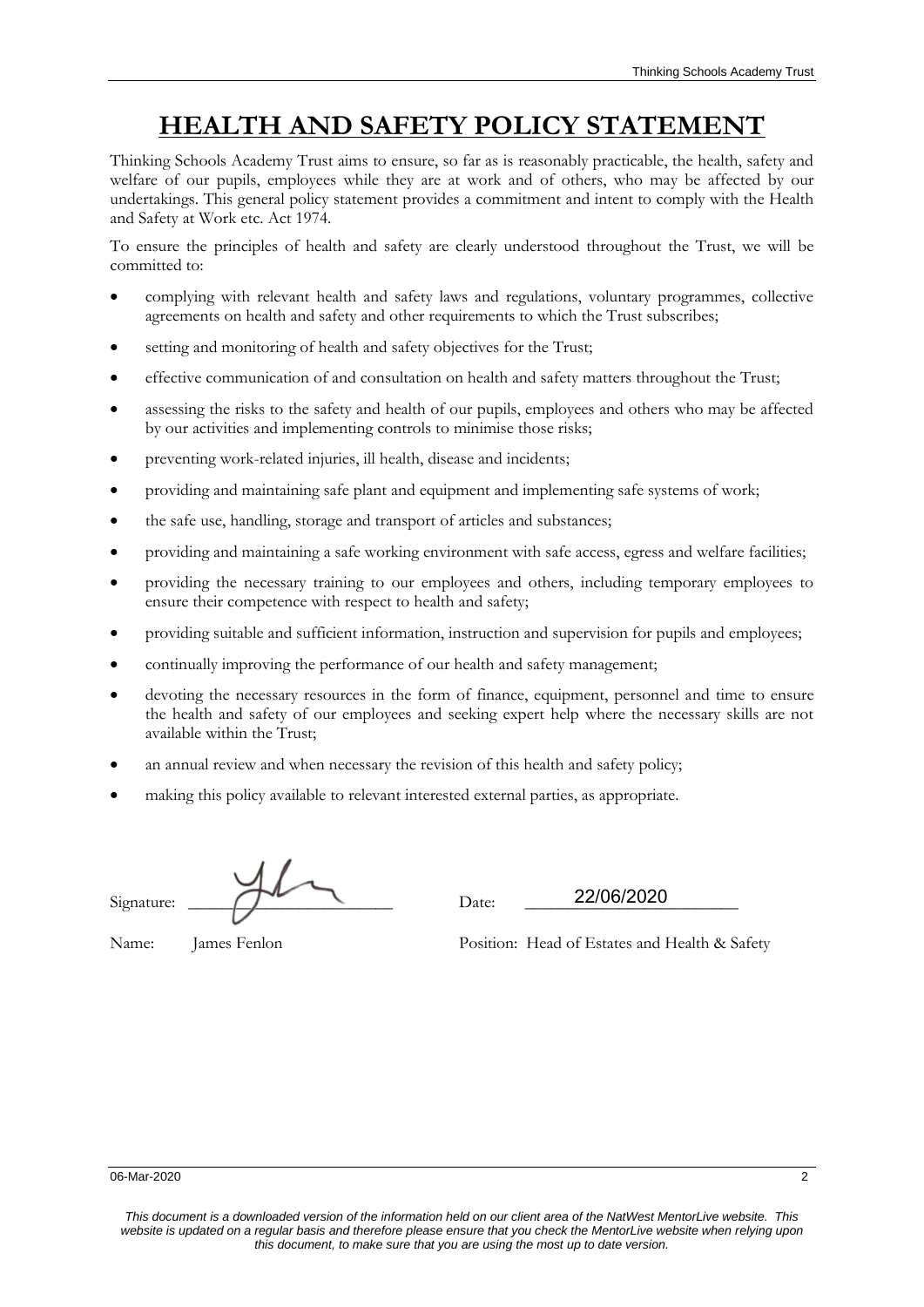## **ORGANISATION AND RESPONSIBILITIES**

### **General Responsibilities**

The following individual post(s) have been allocated overall health and safety responsibilities within the terms of our policy:

James Fenlon, Head of Estates and Health & Safety

Day to day responsibility for ensuring the policy is put into practice and consultation with employees is delegated to:

Shane O'Neill, Damian Diomede and Darren Fox, Regional Facilities Managers.

#### **Responsible Persons**

It is important that health and safety standards are maintained and improved. Where necessary specific roles within the Trust have been allocated additional responsibility for health and safety. Where this responsibility is specific to a subject area, the details of the responsible person are communicated to employees in writing or verbally as required.

#### **Management Structure**

#### **The Governing Body**

Governors are responsible for strategic health and safety planning and for periodic review of health and safety performance.

#### **The Management Team**

The Management Team is responsible to the Governing Body for securing the full implementation of the Trust's Health and Safety Policy.

#### **Members of the Trust's Management Team**

The Management Team of the Trust are responsible for ensuring that the requirements of this policy and all other legislative requirements are managed under the normal method of delegated powers and by establishing a system of appraisal of management performance against agreed health and safety performance indicators.

**The** Management Team**, Governing Body and Senior Management Team**, will implement the Trust's Health and Safety Policy by:

- Ensuring adequate resources, both personnel and financial, are allocated to secure implementation of the policy
- Planning, organising and implementing arrangements to eliminate or control significant risks and to comply with relevant statutory provisions;
- Determining and documenting procedures, operational instructions, guidelines and codes of practice to implement the Trust's Health and Safety Policy;
- Ensuring that their responsible managers and employees are capable, through recruitment, training or otherwise, to carry out their duties for health, safety and welfare;

06-Mar-2020 33 and 2012 34 and 2012 35 and 2012 35 and 2012 35 and 2012 35 and 2012 35 and 2012 35 and 2012 35

*This document is a downloaded version of the information held on our client area of the NatWest MentorLive website. This website is updated on a regular basis and therefore please ensure that you check the MentorLive website when relying upon this document, to make sure that you are using the most up to date version.*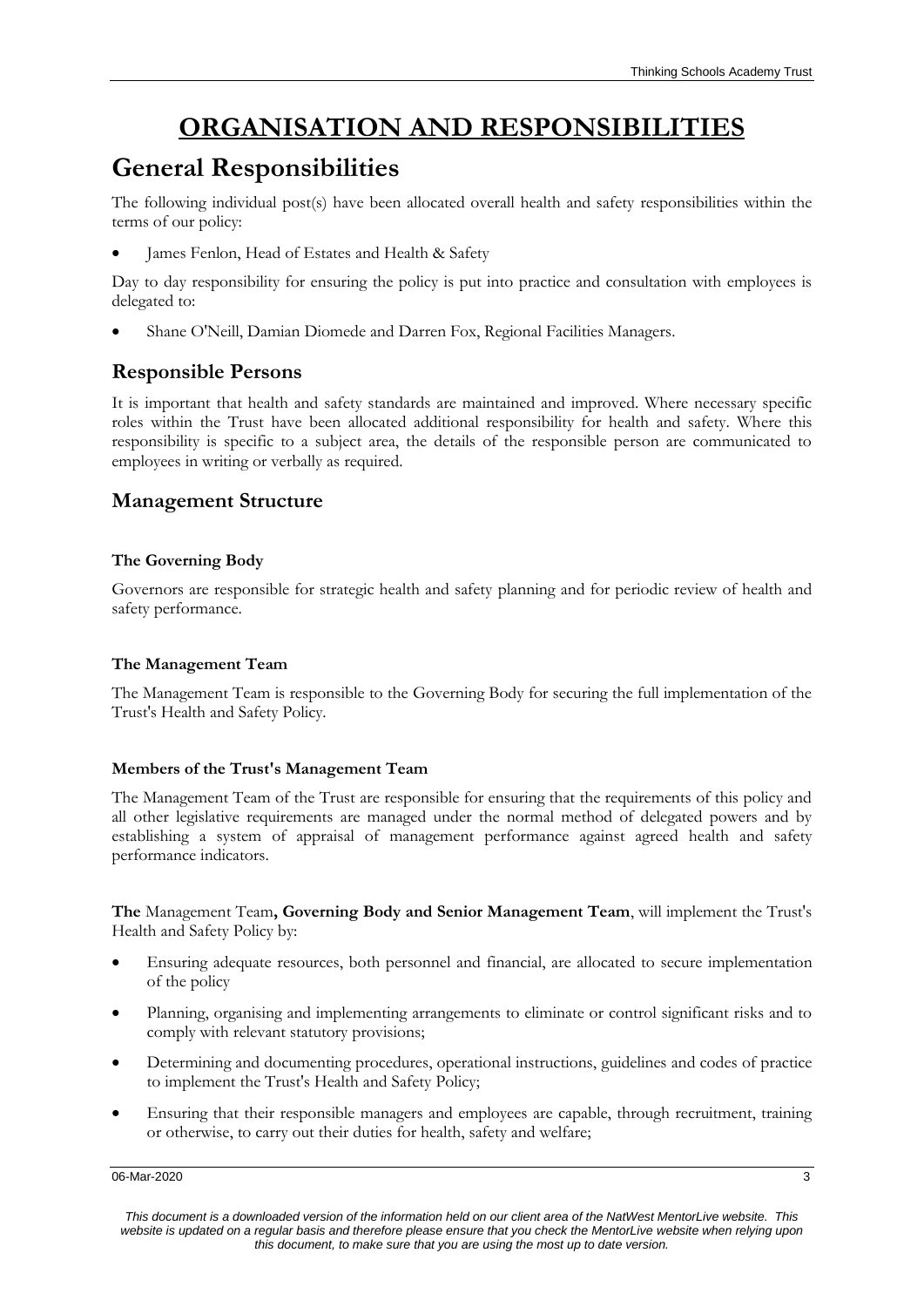- Setting health and safety performance standards to ensure effective management within their areas of control;
- Ensuring that all hazards are identified, significant findings of assessments are recorded, groups exposed to risks are identified and the actions taken to protect the health and safety of these groups are recorded;
- Ensuring that all employees are familiar with, and comply with, the requirements of the Trust's Health and Safety Policy and that all new employees are inducted into the requirements of the Health and Safety Policy and the Trust and departmental guidelines and instructions;
- Ensuring that contractors and sub-contractors have effective arrangements for health, safety and welfare;
- Establishing systems for monitoring all arrangements to ensure that they are working effectively;
- Reviewing information from monitoring systems to ensure continued and effective compliance with performance standards; and
- Reporting annually to the Governing Body on health and safety issues within the Trust.

#### **Heads of Departments**

Heads of Department are responsible for ensuring that the requirements of this policy and legal requirements specific to their sphere of activity are implemented and monitored.

They will ensure that:

- Any health and safety matters that they cannot deal with directly are brought to the attention of the Management Team and Senior Management Team.
- Significant hazards within their department are identified and suitable risk assessments undertaken, which will include general workplace risks, substance risks, equipment risks etc.
- Safety measures and controls identified by risk assessments are implemented.
- Employees and pupils are provided with suitable and sufficient information, instruction and training to enable compliance with this policy and legal standards.
- Will implement a system to manage health and safety within their department, which may include a schedule of inspection; service and maintenance arrangements for equipment and services; accident investigation arrangements.
- Equipment and substances are suitable for the purpose they are used.

#### **Facilities Teams**

Regional Facilities Managers are responsible for ensuring that the requirements of this policy and legal requirements specific to the duties of their teams for the maintenance of all buildings, grounds, utilities and any other spheres of activity are implemented and monitored.

They will ensure that:

- Any health and safety matters that they cannot deal with directly are brought to the attention of the Management Team and Senior Management Team.
- Significant hazards arising out of their maintenance activities are identified and suitable risk assessments undertaken, which will include general workplace risks, substance risks, equipment risks etc.

06-Mar-2020 4

*This document is a downloaded version of the information held on our client area of the NatWest MentorLive website. This website is updated on a regular basis and therefore please ensure that you check the MentorLive website when relying upon this document, to make sure that you are using the most up to date version.*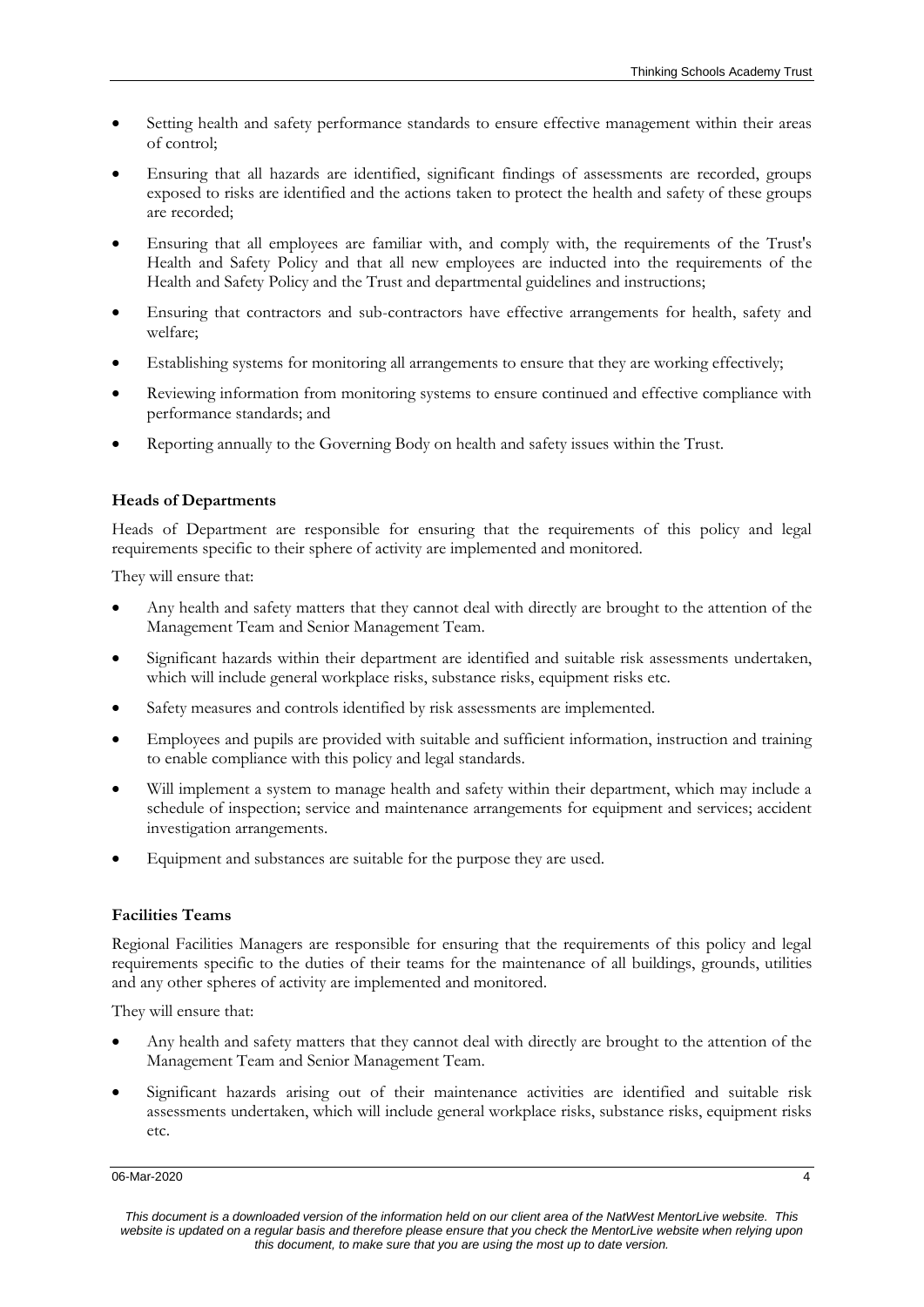- Safety measures and controls identified by risk assessments are implemented.
- Employees, visitors, contractors and pupils are provided with suitable and sufficient information, instruction and training to enable compliance with this policy and legal standards.
- Will implement a system to manage health and safety within their teams, which may include a schedule of inspection; service and maintenance arrangements for equipment and services; accident investigation arrangements.
- Equipment and substances are suitable for the purpose they are used.

#### **Health and Safety Adviser:**

In line with current legislation we have appointed, Damian Diomede, Shane O'Neill and Darren Fox to act as our in-house health and safety advisor under Regulation 7 of the Management of Health and Safety at Work Regulations.

#### **Health and Safety Assistance:**

To assist us in our undertaking we have appointed NatWest Mentor as Health and Safety Consultants to provide competent advice and guidance.

#### **Employees Shall:**

- Take reasonable care of their own health and safety and that of others who may be affected by their actions;
- Co-operate with management to meet the employer's legal duties and work in accordance with the Trust's procedures;
- Not intentionally or recklessly interfere with or misuse anything provided in the interest of health, safety or welfare and refrain from actions (or inactivity) which might endanger themselves, or others;
- Demonstrate their commitment to health and safety by their behaviour and co-operate in the investigation of accidents and incidents;
- Use all equipment safely, including that provided for their personal protection and report to management any defects in equipment or other dangers at once, or as soon as it is safe to do so;
- Comply with all safety instructions or procedures and not undertake any tasks that they are not trained and authorised for.

*This document is a downloaded version of the information held on our client area of the NatWest MentorLive website. This website is updated on a regular basis and therefore please ensure that you check the MentorLive website when relying upon this document, to make sure that you are using the most up to date version.*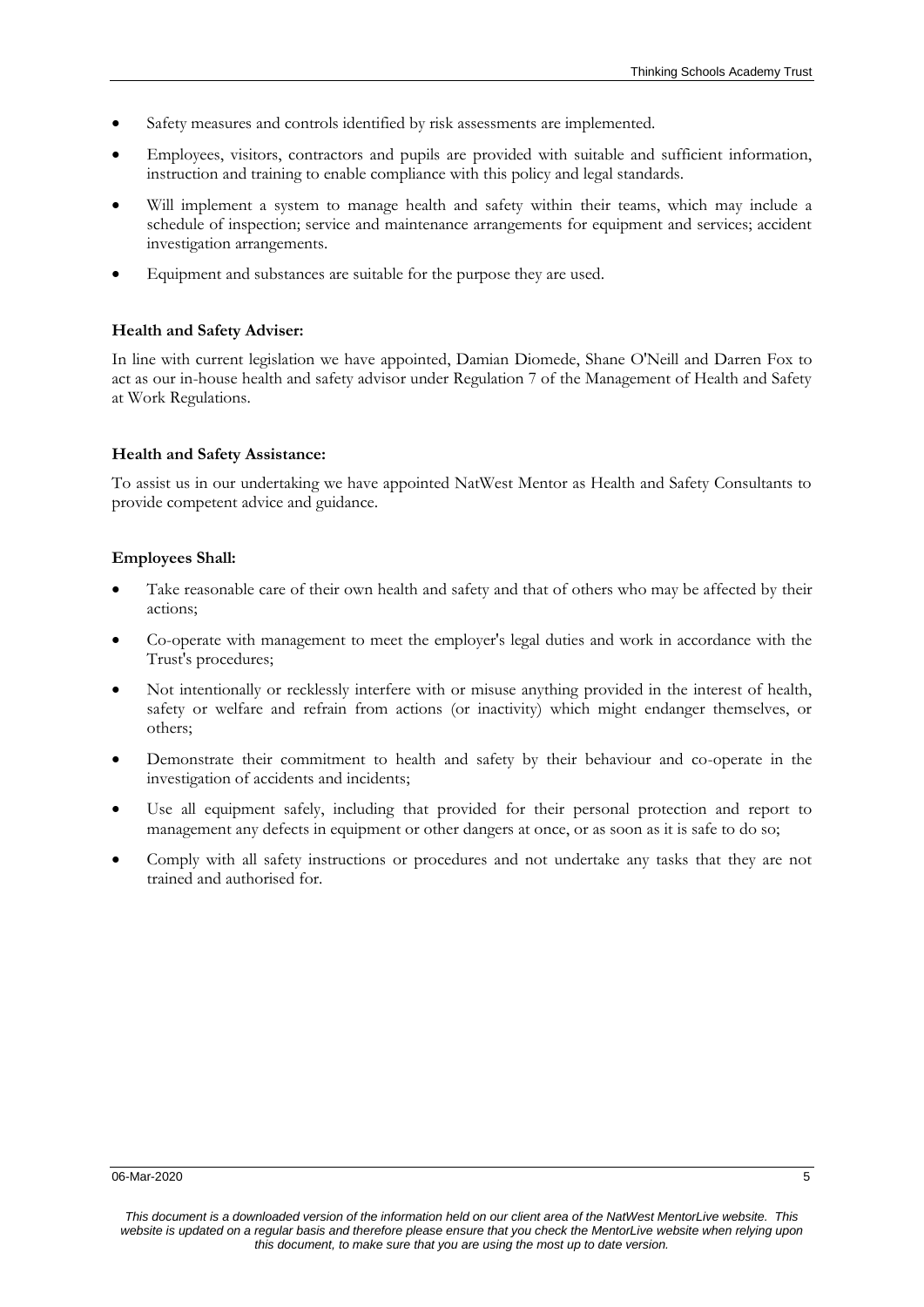#### **Pupils Shall:**

- Comply with the Trust's rules and procedures.
- Take reasonable care of themselves and others.
- Co-operate with their teachers and other staff.
- Use equipment and substances in the manner in which they are instructed.
- Not misuse anything provided for the purposes of health and safety.
- Report anything they believe to be hazardous or dangerous to their Teacher/ Form Tutor/ Management Team.

Issue 5

*This document is a downloaded version of the information held on our client area of the NatWest MentorLive website. This website is updated on a regular basis and therefore please ensure that you check the MentorLive website when relying upon this document, to make sure that you are using the most up to date version.*